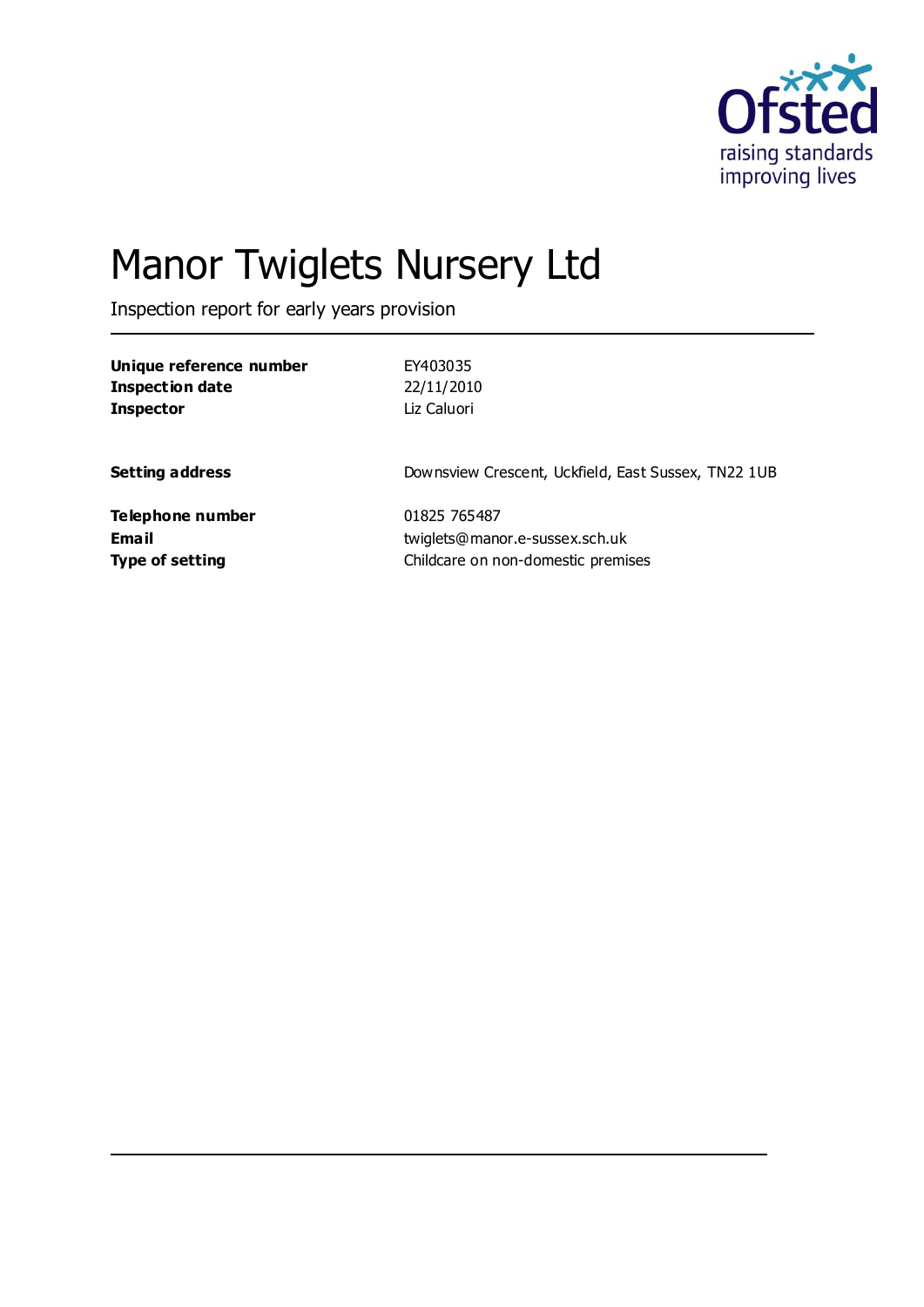The Office for Standards in Education, Children's Services and Skills (Ofsted) regulates and inspects to achieve excellence in the care of children and young people, and in education and skills for learners of all ages. It regulates and inspects childcare and children's social care, and inspects the Children and Family Court Advisory Support Service (Cafcass), schools, colleges, initial teacher training, work-based learning and skills training, adult and community learning, and education and training in prisons and other secure establishments. It assesses council children's services, and inspects services for looked after children, safeguarding and child protection.

If you would like a copy of this document in a different format, such as large print or Braille, please telephone 0300 123 1231, or email enquiries@ofsted.gov.uk.

You may copy all or parts of this document for non-commercial educational purposes, as long as you give details of the source and date of publication and do not alter the information in any way.

T: 0300 123 1231 Textphone: 0161 618 8524 E: enquiries@ofsted.gov.uk W: [www.ofsted.gov.uk](http://www.ofsted.gov.uk/)

© Crown copyright 2010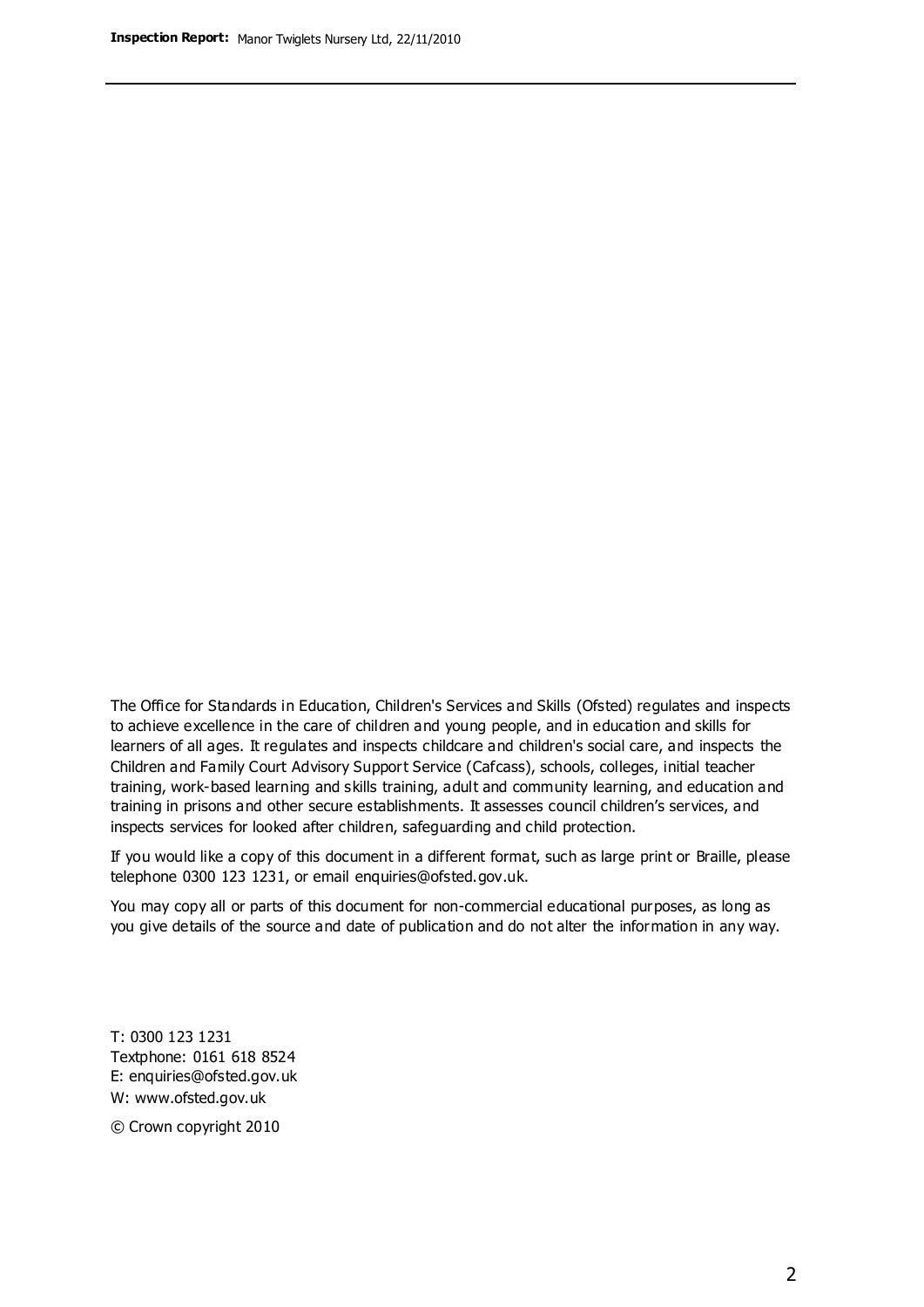### **Introduction**

This inspection was carried out by Ofsted under Sections 49 and 50 of the Childcare Act 2006 on the quality and standards of the registered early years provision. 'Early years provision' refers to provision regulated by Ofsted for children from birth to 31 August following their fifth birthday (the early years age group). The registered person must ensure that this provision complies with the statutory framework for children's learning, development and welfare, known as the *Early* Years Foundation Stage.

The provider must provide a copy of this report to all parents with children at the setting where reasonably practicable. The provider must provide a copy of the report to any other person who asks for one, but may charge a fee for this service (The Childcare (Inspection) Regulations 2008 regulations 9 and 10).

The setting also makes provision for children older than the early years age group which is registered on the voluntary and/or compulsory part(s) of the Childcare Register. This report does not include an evaluation of that provision, but a comment about compliance with the requirements of the Childcare Register is included in Annex B.

Please see our website for more information about each childcare provider. We publish inspection reports, conditions of registration and details of complaints we receive where we or the provider take action to meet the requirements of registration.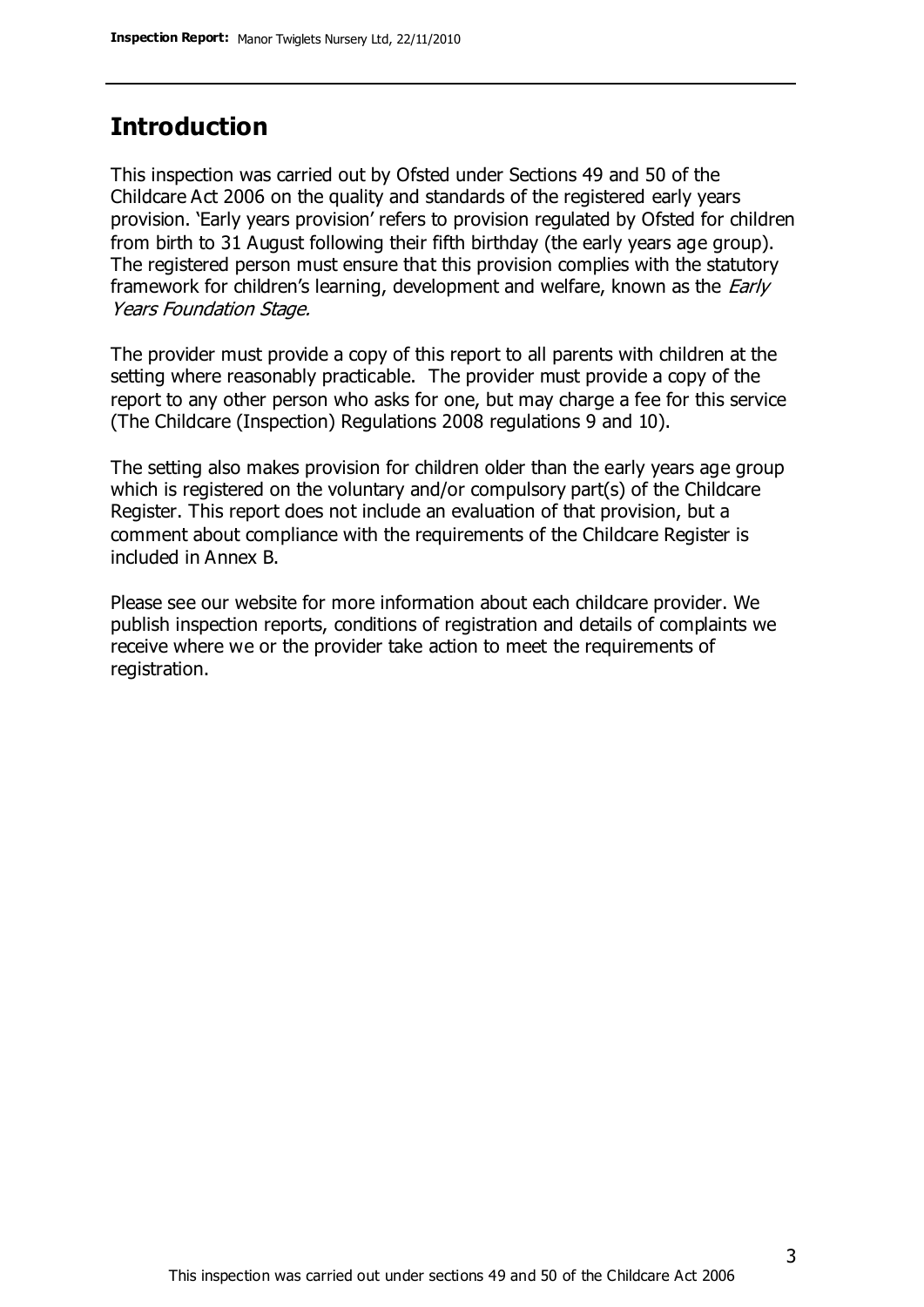# **Description of the setting**

Manor Twiglets Nursery Ltd is an established nursery that moved to its current premises in 2008 and re-registered to run as a company in 2009. It operates from purpose built premises in the grounds of Manor Primary School in Uckfield, East Sussex. All children have access to a secure outdoor play area. It is currently open each weekday from 9 am to 3.30 pm for 50 weeks of the year.

The nursery is registered on the Early Years Register and both parts of the Childcare Register. A maximum of 38 children aged from two years to under eight years may attend the nursery at any one time. The nursery supports children with special educational needs and/or disabilities and those children who speak English as an additional language.

There are 12 members of staff, nine of whom hold appropriate early years qualifications to at least NVQ level 2. Three members of staff are undertaking training to level 3. One member of staff holds Early Years Professional Status. The setting provides funded early education for three and four-year-olds.

### **The overall effectiveness of the early years provision**

Overall the quality of the provision is good.

Children are progressing well and enjoy a broad range of activities that promote most areas of their learning and development well. Systems for monitoring and assessing children's progress are generally good. Children play in a safe, attractively presented and well organised environment. Effective communication and information sharing with parents, carers and other professionals ensures that children's individual care needs are well understood. Ongoing evaluation enables the management and staff team to identify the strengths and weaknesses of the service and to make improvements to meet the needs of the children and their families.

# **What steps need to be taken to improve provision further?**

To further improve the early years provision the registered person should:

- improve the arrangements for observing and assessing children's progress to more clearly identify their next steps in order to ensure that they are provided with an appropriate level of challenge
- offer greater support and encouragement for children to learn independently through the exploration of media, materials and resources that offer physical challenge.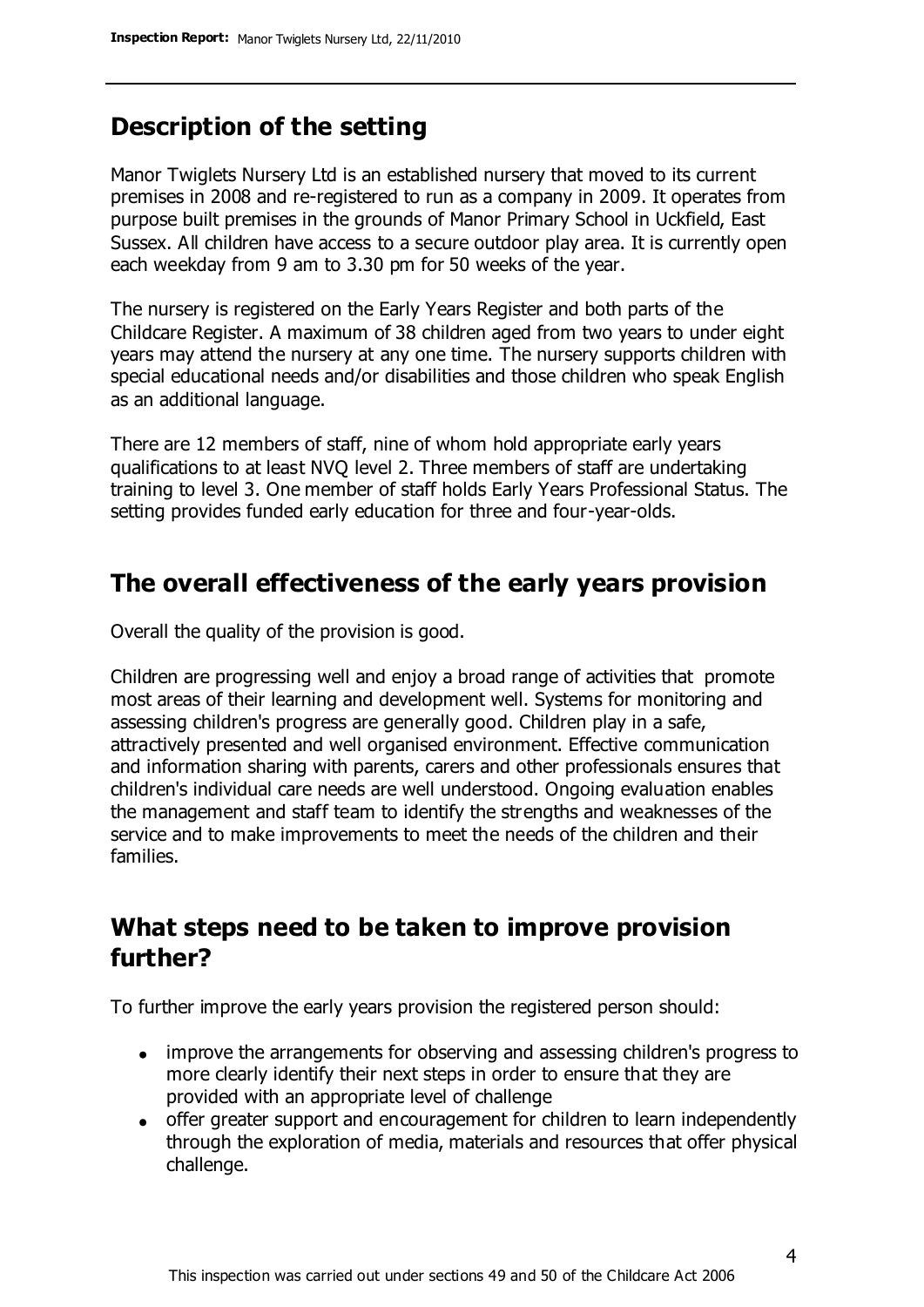# **The effectiveness of leadership and management of the early years provision**

Robust procedures are in place to ensure that children are safeguarded in the nursery. One member of staff takes lead responsibility for co-coordinating child protection concerns and has attended the training to support her in this role. Clear written policies outline the procedures to be followed should staff have any concerns about children. These include the process to be followed should any allegations be made against staff. Comprehensive risk assessments are undertaken and health and safety checks are carried out each day.

There is a good commitment to engaging parents and carers in the life of the nursery. They are offered an extensive range of written information and are their views are sought through regular conversations and the use of questionnaires. They are also very supportive of the nurseries fund raising efforts, for example working with the children to make items to sell at the Christmas Bazaar. Parents and carers are informed of their child's learning and development and are beginning to become involved in setting future goals. The nursery links closely with the primary school, having access to parts of the grounds and taking part in 'golden' play times with the older children. Staff maintain a good relationship with the reception teachers which helps to promotes children's transition into the school. Similarly, positive relationships are in place with other local child care providers.

The senior management team undertake self-evaluation to identify areas of strength and weakness within the setting. They have worked hard to devise systems and processes to support staff in assessing and monitoring children's progress and planning for their next steps. These are currently being reviewed and refined and are largely being successfully implemented, although there is some inconsistency in the quality of the written records. This has been identified and mentoring is taking place on a very regular basis to support staff who are less confident or experienced in undertaking observations. Whilst the systems are still bedding-in the planning co-coordinator is overseeing planning and goal setting although this arrangement does not currently ensure that each child has next steps identified in all areas of their development. However, this is largely compensated for by the quality of the activities and experiences on offer and the positive interaction of staff.

Children benefit from the focus placed on supporting them to learn about, and respect, diversity. They have access to resources which promote positive images of people from throughout the community and wider world. In addition, there are dual language books which reflect the home languages of the children for whom English is an additional language alongside the English text. The building is fully accessible to wheelchair users and staff are trained to care for children with special educational needs and/or disabilities.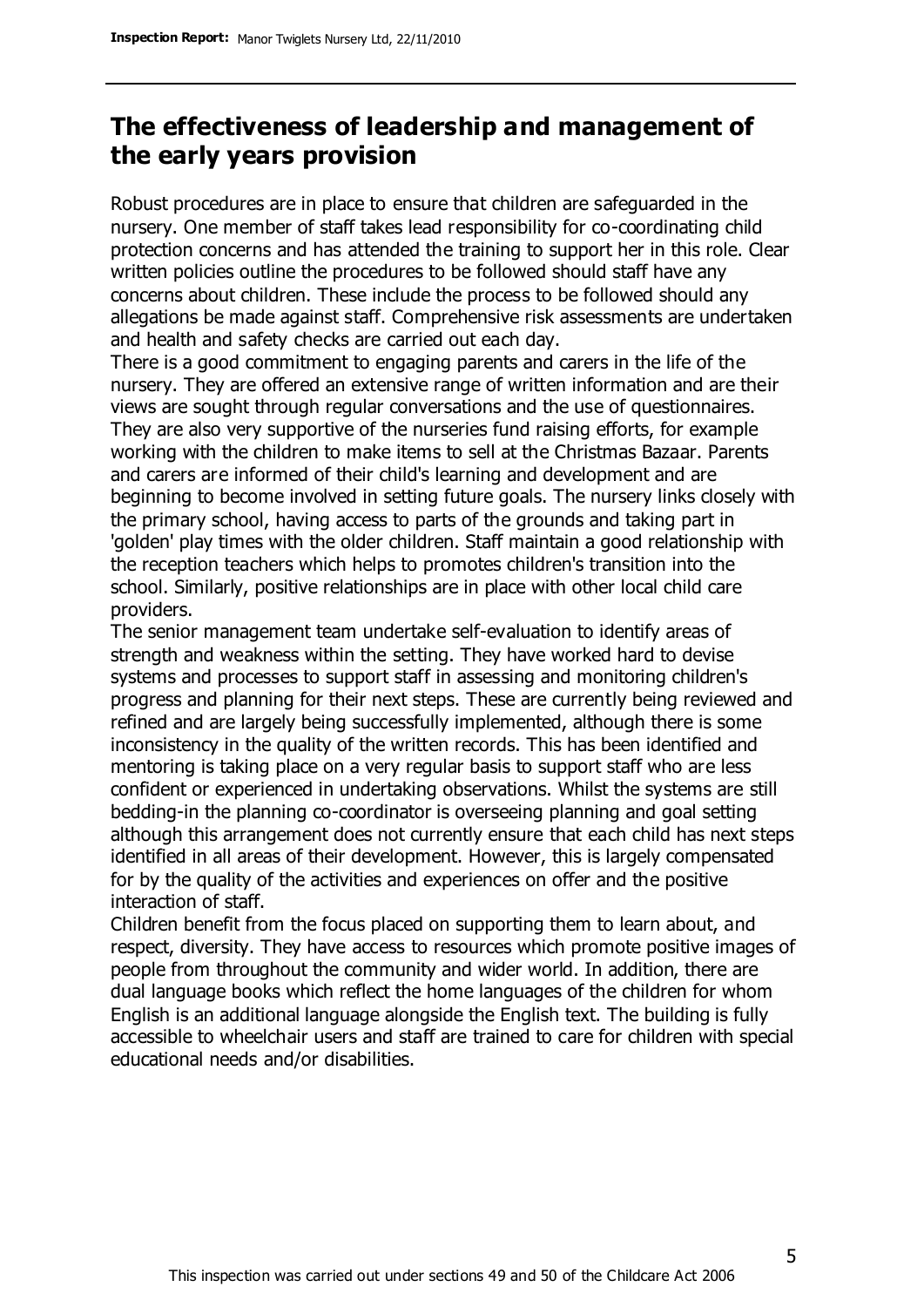# **The quality and standards of the early years provision and outcomes for children**

Children have fun as they play in the clean, bright and attractively presented nursery environment. They are given very good support to develop their self care skills and routinely wash their hands before eating and after using the toilet. They learn about the importance of healthy eating and enjoy very sociable snack times during which they help to serve their own food. Those staying for lunch are able to order a cooked meal from the school or bring in packed lunches from home. Children's individual dietary requirements and preferences are fully respected and drinking water is available at all times. Staff with first aid qualification are present each day and appropriate records are maintained of accidents and any medicines which are provided.

Children demonstrate a good sense of security within the nursery, approaching staff readily for attention and showing a good understanding of the boundaries in place. In addition, they benefit from visits from outside agencies such as the fire service and the lollipop person who teaches them about road safety.

Children enjoy a good balance of free play and adult initiated activities throughout the day although, on occasion, staff offer slightly too much input. As a result children are not always sufficiently encouraged to explore and investigate for themselves. Similarly, whilst an impressive range of toys and resources are available, children do not tend to access equipment which is not set out by staff. However, overall the broad range of activities, positive atmosphere and high level of care and attention given to promoting children's learning ensures that they are making good progress in all areas. Activities which are particularly popular include role playing in the large home corner, using the computer and playing with small world toys. Children also have very regular opportunities to play outdoors. They have access, via door leading from the group room, to an enclosed play area which is equipped with a range of resources to promote children physical development such as balls and ride on toys. There are also some larger pieces of apparatus such as a slide, although these are more suitable for the younger children and do not pose a great deal of challenge to the older children.

Behaviour within the nursery is very good and staff act as positive role models. Children are developing very good social skills as they chat happily to the staff and their peers. In addition, they are well supported to develop a social conscience by taking part in charity events and by recycling used packaging. These skills, together with the good progress they are making in their learning and development, helps to prepare children for the future.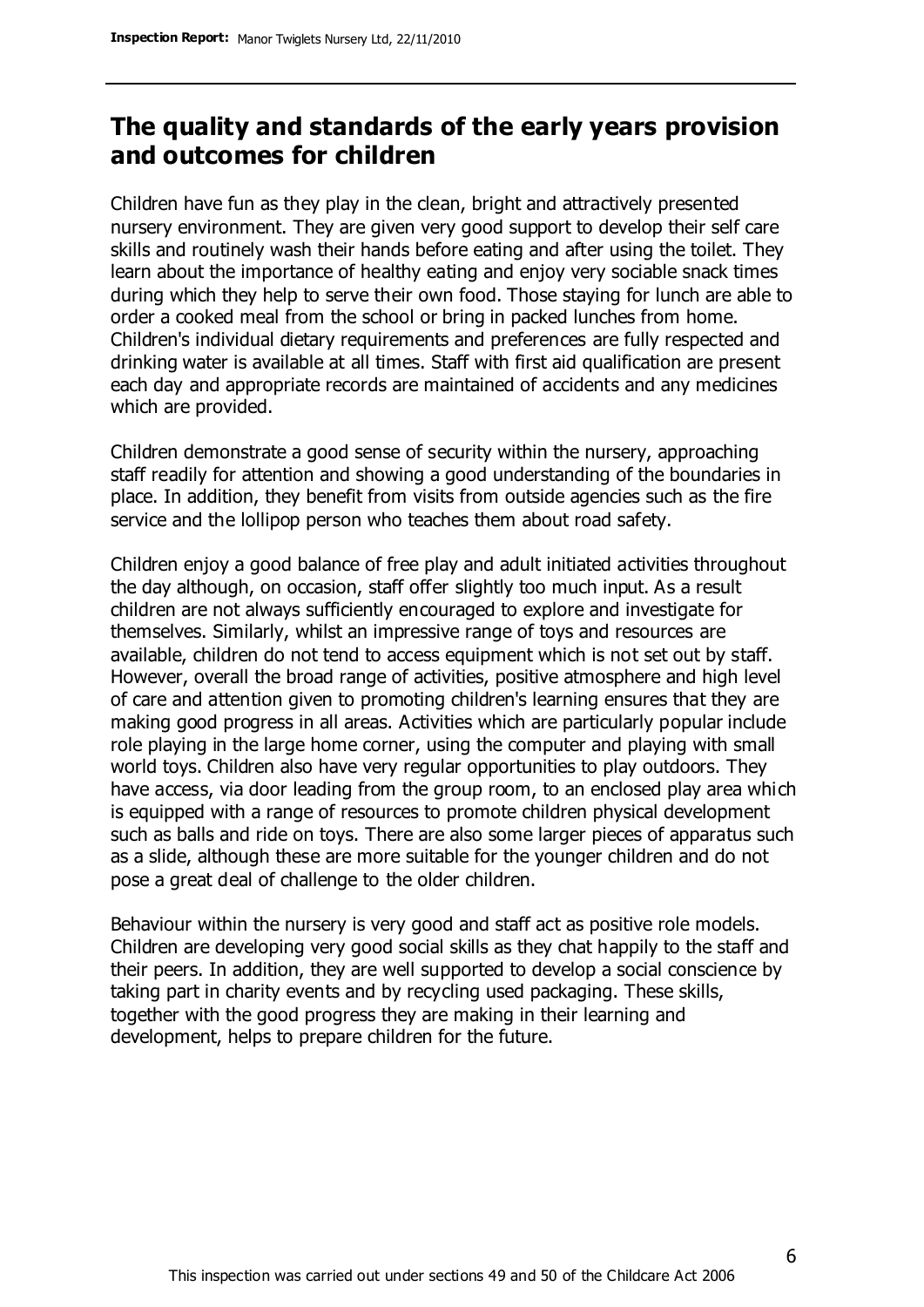# **Annex A: record of inspection judgements**

#### **The key inspection judgements and what they mean**

Grade 1 is Outstanding: this aspect of the provision is of exceptionally high quality Grade 2 is Good: this aspect of the provision is strong Grade 3 is Satisfactory: this aspect of the provision is sound Grade 4 is Inadequate: this aspect of the provision is not good enough

### **The overall effectiveness of the early years provision**

| How well does the setting meet the needs of the<br>children in the Early Years Foundation Stage? |  |
|--------------------------------------------------------------------------------------------------|--|
| The capacity of the provision to maintain continuous                                             |  |
| improvement                                                                                      |  |

### **The effectiveness of leadership and management of the early years provision**

| The effectiveness of leadership and management of the             |   |
|-------------------------------------------------------------------|---|
| <b>Early Years Foundation Stage</b>                               |   |
| The effectiveness of leadership and management in embedding       |   |
| ambition and driving improvement                                  |   |
| The effectiveness with which the setting deploys resources        |   |
| The effectiveness with which the setting promotes equality and    |   |
| diversity                                                         |   |
| The effectiveness of safeguarding                                 | 7 |
| The effectiveness of the setting's self-evaluation, including the |   |
| steps taken to promote improvement                                |   |
| The effectiveness of partnerships                                 |   |
| The effectiveness of the setting's engagement with parents and    |   |
| carers                                                            |   |

### **The quality of the provision in the Early Years Foundation Stage**

The quality of the provision in the Early Years Foundation Stage  $\vert$  2

### **Outcomes for children in the Early Years Foundation Stage**

| <b>Outcomes for children in the Early Years Foundation</b>    |  |
|---------------------------------------------------------------|--|
| <b>Stage</b>                                                  |  |
| The extent to which children achieve and enjoy their learning |  |
| The extent to which children feel safe                        |  |
| The extent to which children adopt healthy lifestyles         |  |
| The extent to which children make a positive contribution     |  |
| The extent to which children develop skills for the future    |  |

Any complaints about the inspection or report should be made following the procedures set out in the guidance available from Ofsted's website: www.ofsted.gov.uk